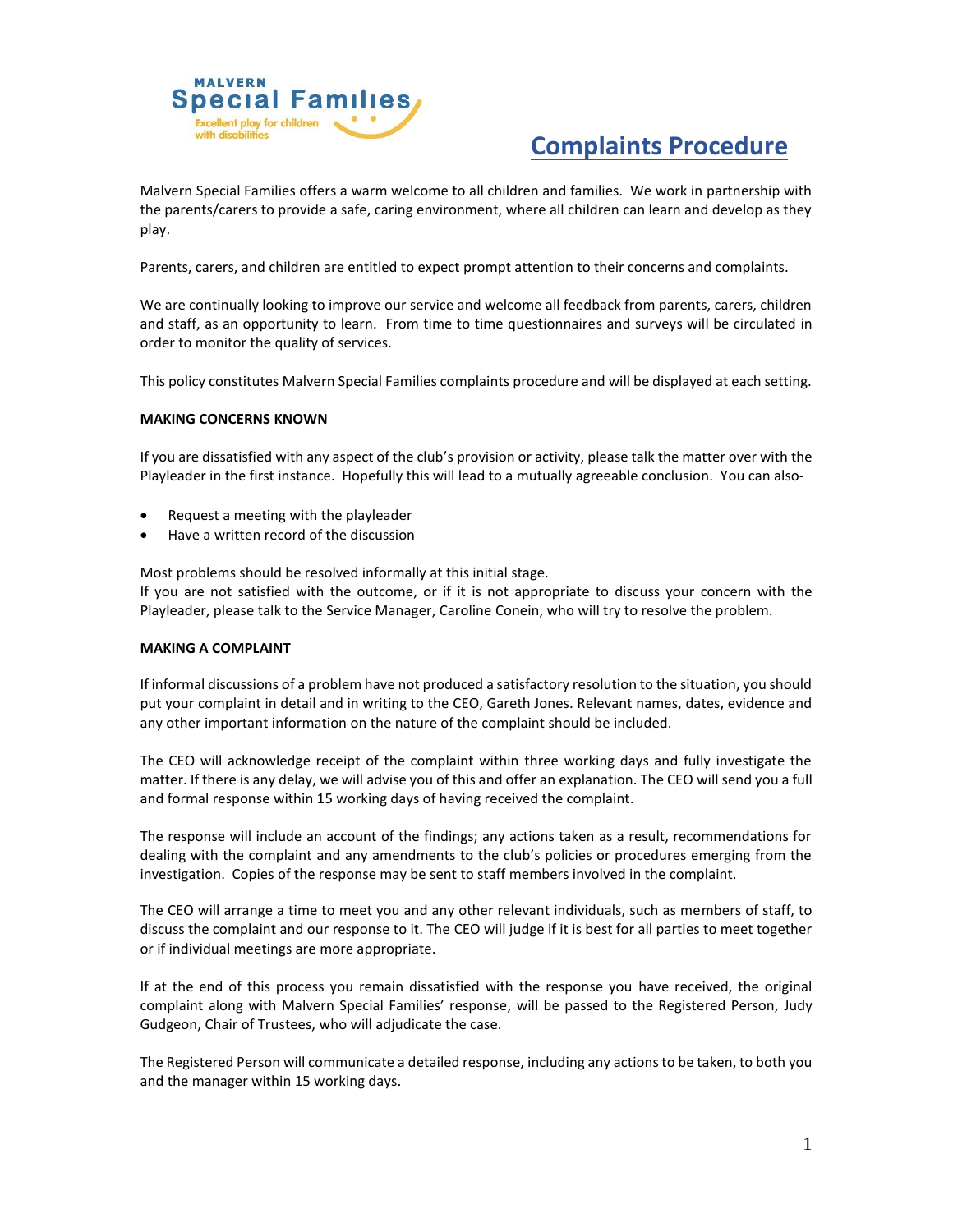#### **TAKING IT FURTHER**

In certain rare circumstances it will be necessary to involve the local registration and inspection unit who have a duty to ensure that the requirements of the Children's Act 1989, are met.

#### **Any parent/carer can, at any time, submit a complaint to Ofsted about any aspect of registered childcare provision. Ofsted will consider and investigate all complaints received.**

Malvern Special Families works in partnership with Social Care and Ofsted to ensure high standards. Social Care would be involved if –

- a child appeared to be at risk
- there appeared to be a breach of registration requirements

In these cases the Social Care department will ensure that the complaint is properly investigated and the appropriate action taken.

We trust that complaints are made constructively and we aim to resolve them at an early stage. In the best interests of parents, carers, children and staff, complaints will be taken seriously and dealt with fairly and confidentially.

# KEEPING RECORDS

We will keep records of all complaints and their outcomes and retain these for a period of at least three years from when the record was made.

Malvern Special Families works in co-operation with the Early Years and Childcare Service, Worcestershire County Council, and we will report any formal complaint to them.

Parents and carers will be allowed access to all written records about their children on request (except in exceptional cases).

### **ARE YOU CONCERNED ABOUT THE WELFARE OF A CHILD? The safety of our children is paramount.**

If you have any concerns about a child, please report these to the club playleader immediately, the DSL or her deputy.

If you have any concerns about the care given by members of our cub staff, please report the DSL, details below.





The Designated Lead for Safeguarding (DSL) is:

The Deputy Designated Lead for Safeguarding (DSL) is: CEO Gareth Jones 01684 892526. Service Manager Caroline Conein 07875 296 043